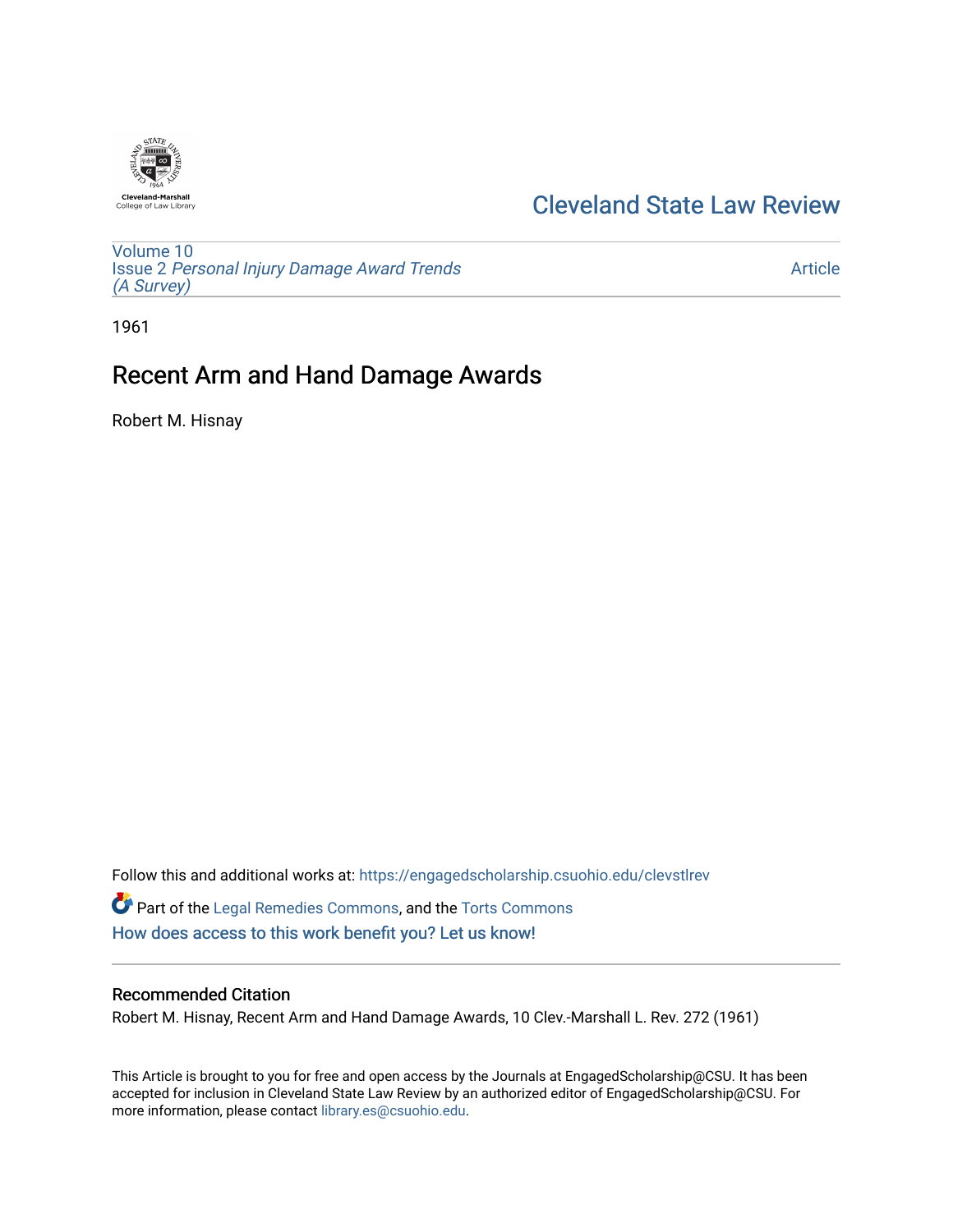# *Recent Arm and Hand Damage Awards*

# Robert M. *Hisnay\**

FEW WORDS about the skeletal makeup of the arm and  $\Lambda$  hand are necessary, as amputation or fractures of the arm and hand are involved in the great majority of cases set forth below.

The large bone of the upper arm is the humerus. It is connected with the shoulder at its upper end by a ball and socket type joint. The socket portion of the joint on the shoulder is little more than a third of the area of the ball portion of the joint on the upper end of the humerus. Naturally this provides excellent rotation and motion but leaves the joint particularly susceptible to dislocation and damage by direct force.' Direct force to the humeral shaft usually results in a transverse or comminuted (crushed) fracture. <sup>2</sup>

The lower end of the humerus and the upper ends of the radius and the ulna (the lower arm bones, explained next), form the elbow joint, a hinge type joint allowing extension and flexion of the arm.3 "Side swipe" elbow fractures sustained by armdangling motorists, as well as fractures resulting from a fall on the flexed elbow or upon the open hand are common, considered serious and very often result in permanent limitation of motion of the elbow joint.<sup>4</sup>

The parallel bones of the lower arm are the radius and the ulna. The shorter of the two (the radius) is on the thumb side of the arm and is considered to be the most often fractured of all of the bones of the body. The ulna is also frequently fractured, usually by direct violence. Once union of a fracture of these bones is achieved, however, recovery is good in most cases with little if any residual impairment.<sup>5</sup> The lower ends of the radius and ulna, together with the eight wrist or carpal bones form the wrist joint which permits a twisting of the hand from a palm

**5** *Supra* note 4 at Sec. 10.30.

**<sup>\*</sup>** Pre-law studies at Fenn College; Second-year student at Cleveland-Marshall Law School.

**<sup>1</sup>** Brash (Ed.), Cunningham's Textbook of Anatomy, 249 and **357** (9th Ed. **1953).**

**<sup>2</sup>** Cave **(Ed.),** Fractures and Other Injuries, **300 (1958).**

**<sup>3</sup>** *Supra* note 1, at **361.**

**<sup>4</sup>** 3 Lawyers Medical Cyclopedia, Secs. 10.24 and **10.25** (1959).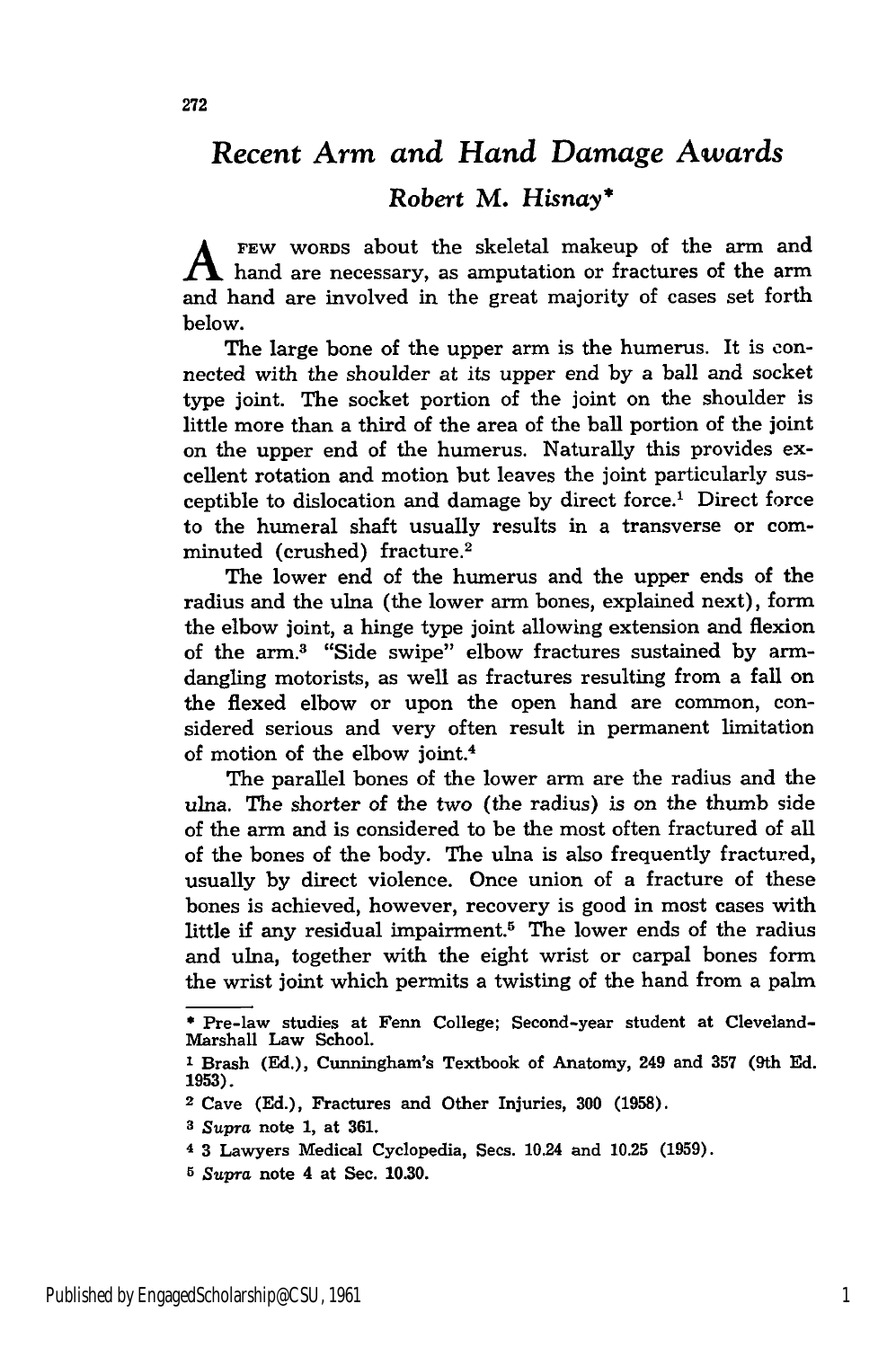up position (suppination) to a palm down position (pronation). This joint also permits the hand to move in an up and down and side to side motion.<sup>6</sup> Fractures of the wrist may often result in a weakened and painful joint even where readily recognized and treated.7

The five metacarpal bones comprise the skeletal structure of the upper hand and together with the intercarpal joints, $<sup>8</sup>$  the</sup> proximal and distal phalanges (sections) of the thumb, and the proximal, middle, and distal phalanges of the fingers constitute the bone structure of the entire hand.<sup>9</sup> Fractures and dislocations of the delicate hand structure are common and frequently produce a stiffness or loss of motion of the damaged joint or member.

# Evaluation of Disability

The ever-present question to be answered in personal injury cases, other than liability of course, is the measure of damages to which the plaintiff is entitled. Where the plaintiff has been left with a permanent total, or permanent partial disability, such disability must be properly evaluated and transformed into an element of a money award for damages in order that adequate compensation will be received **by** the injured party.

The problem of evaluating a permanent disability of the arm or hand is as medically complex as the multiplicity of functions which the member performs. Dr. Earl **D.** McBride, one of the leading authorities on the subject, has made a detailed review of disability of various members of the body and developed a functional measuring stick to ascertain on medical and scientific bases an evaluation of arm and hand injuries. Such evaluation, says Dr. McBride, should be made only after a thorough clinical examination for the injured party's capacity to resume his former occupation, adaptability, deformity, tenderness, muscle spasm, limited motion, shortening, atrophy, swelling, inflammation and malformation. <sup>10</sup>

Upon completion of the clinical observations, a series of arm and hand motor tests and measurements are conducted to de-

*<sup>6</sup> Supra* note 1 at 264, **365-367.**

**<sup>7</sup>***Supra* note 4 at Sect. **10.37.**

*<sup>8</sup> Supra* note **1** at **269** and **368.**

**<sup>9</sup>***Supra* note **1** at **272** and **368.**

**<sup>10</sup>**McBride, Disability Evaluation, 46-64 (5th **Ed. 1953).**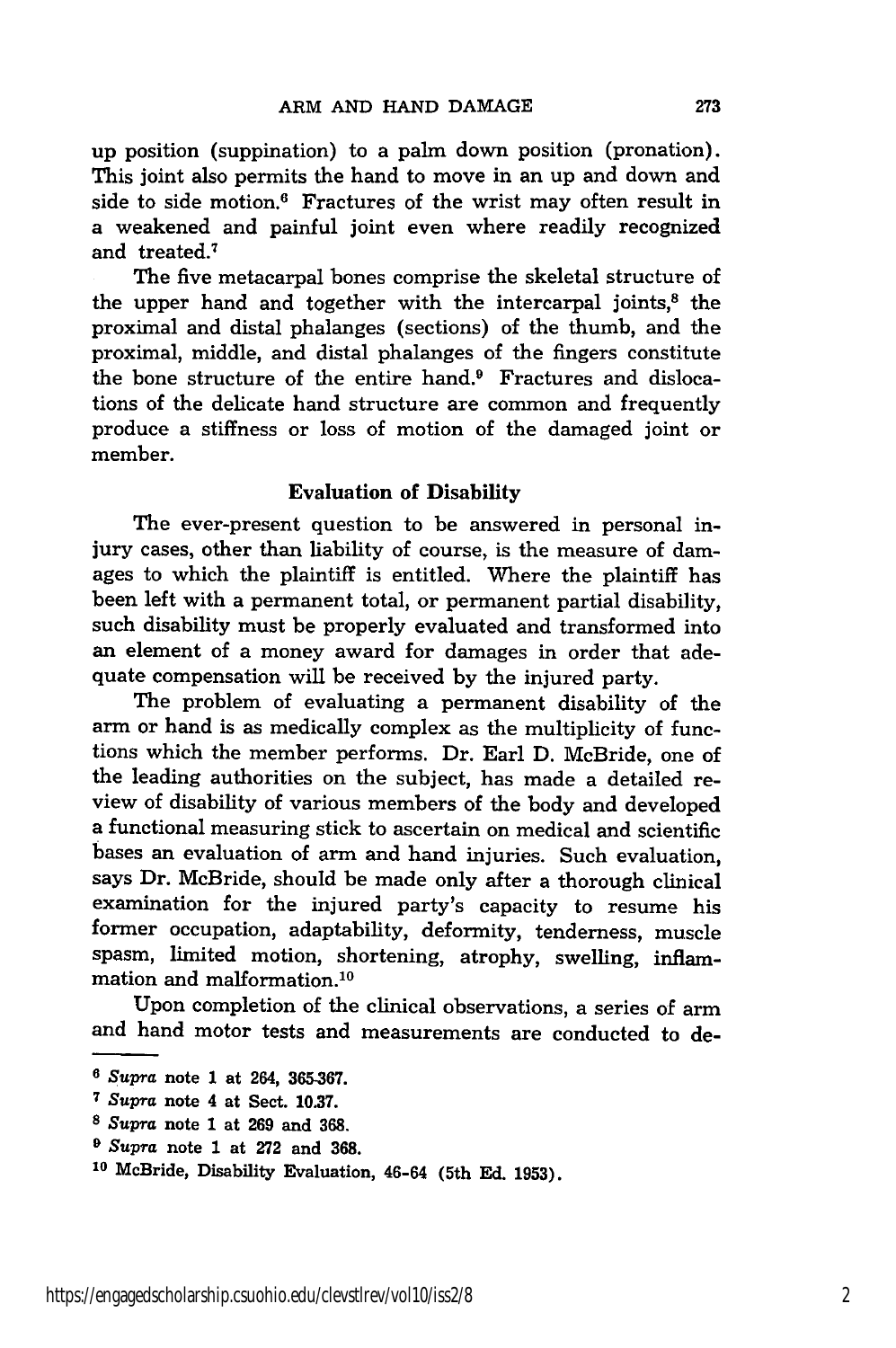termine the functional impairment present in the injured member. The results of these tests are then evaluated as a percentage against the following basic elements of function and their relative values:

A. **10%** Quickness of action.

Is alertness, quickness, grasping, striking, and reaching speed good or is inactivity, delay, dullness or sluggishness present, and to what degree? Evaluate as a percentage of **10.**

B. 20% Coordination of movement.

Is there dexterity of finger, thumb, palm action? Are movements synchronized with the other hand and body movements and is there a smoothness and steadiness of action; have skilled attainments been retained or is awkwardness, clumsiness, and loss of skill present? Evaluate as a percentage of 20.

C. 20% Strength.

Is there power in the grasping, gripping, punching, pushing, turning, and striking of the affected member, or is weakness present? Evaluate as a percentage of 20.

**D. 10%** Security.

Is the affected member used with confidence and surety or is there uneasiness, nervousness or cautiousness; is the sense of touch and arm position reliable? Evaluate as a percentage of **10.**

**E.** 20% Endurance.

Is there stability of grasp, grip, pinch, push and turn, or is use of the member accompanied **by** exhaustion, fatigue or limited persistence? Evaluate as a percentage of 20.

**F.** 10% Safety as a workman.

Is defensive ability present or is there vulnerability to injury; is possibility of injury to others present due to weakness, dropping, and misuse of tools? Evaluate as a percentage of **10.**

**G.** 10% Prestige of normal physique.

Is there a soundness of appearance in hand and arm or is outward appearance such as to discourage potential employers from hiring? Evaluate as a percentage of **10.**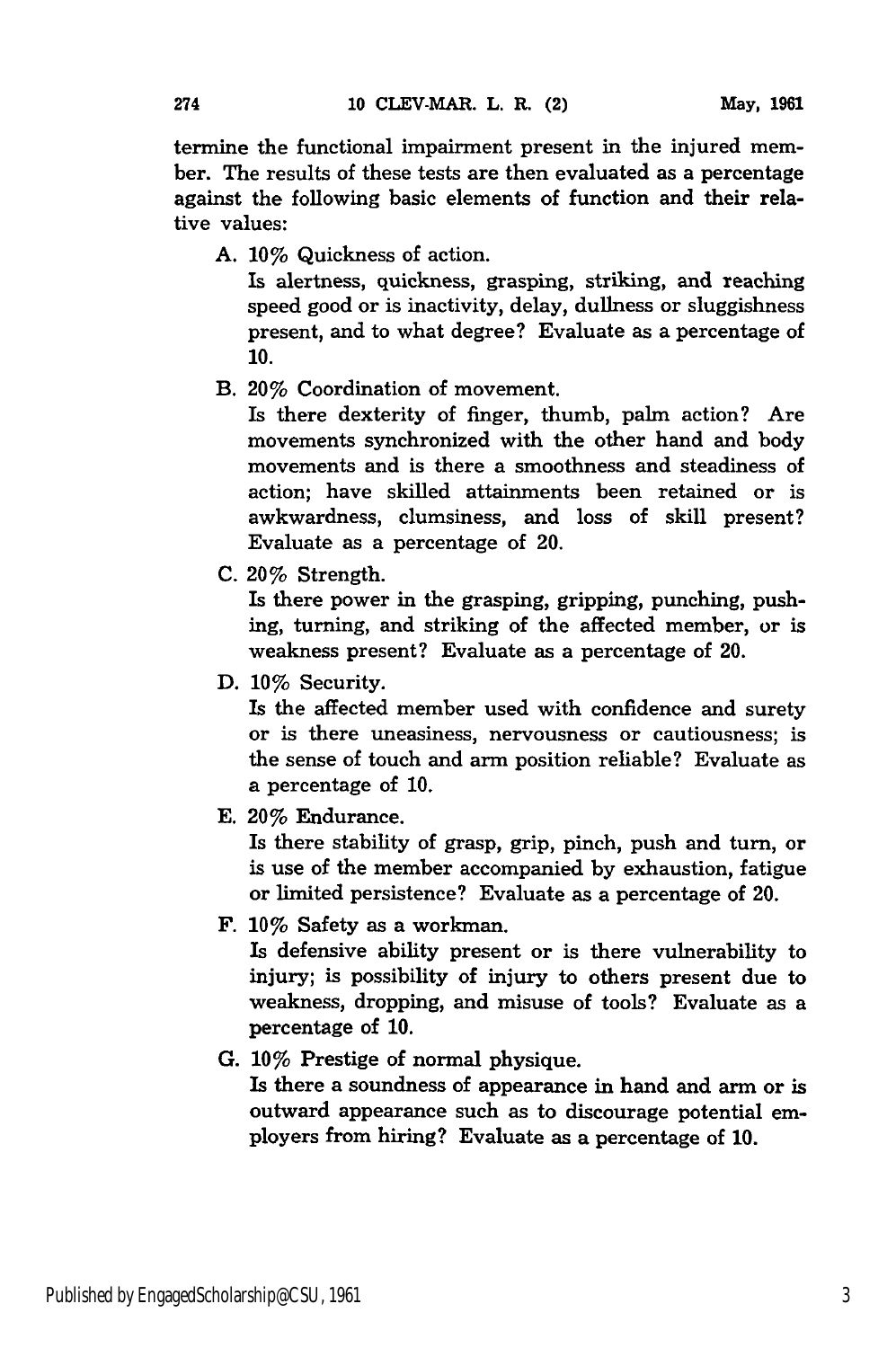The author states that the sum of losses for each function factor will therefore express a valid permanent impairment of the member examined firmly based on thorough examination and testing.<sup>11</sup>

Having developed a reasonable evaluation of the impairment sustained by the injured party, the physician's responsibility has ended. The assignment of monetary value to the various elements of damage sustained, including the disability present, if any, is the duty of the trier of fact based upon the evidence submitted to it. The following cases illustrate many elements of damages given consideration by the trier of fact as well as many examples of the relative position played in the final award by a permanent impairment suffered by the plaintiff.

# ARM

## Amputation

\$169,651, reduced 23.8% from \$222,640 for contributory negligence, was awarded to a 24-year old electrician's helper who was earning \$3,700 annually when he suffered an amputation of the right forearm, amputation of three fingers of the left hand, broken nose, lacerated face, traumatic neurosis and personality disorder, as a result of which he was 90% permanently disabled. *Fiskratti v. Penn. R. Co.,* 147 F. Supp. 765 **(D. C., N.** Y. 1957).

\$167,500, including \$17,500 to the parents, was awarded to a  $4\frac{1}{2}$  year old boy of a low intelligence level who lost his right arm and leg, and who was thereby totally disabled for life from manual labor occupations, the only type employment for which one of his intelligence level was suited. *Virginian Rwy. Co. v. Rose* **(C.** A. 4 W. Va.) 267 F. 2d 312, (4th Cir. W. Va.) *cert. den.,* 361 U. S. 837, 4 L. Ed. 2d 77 (1959).

\$125,000, the damages as fixed by the court, was awarded to a 65 year old machinist who lost his left arm two inches below the elbow and who also suffered amputation of three fingers on his right hand, was hospitalized one month, suffered great pain, and has been thereafter unable to pursue any gainful employment. Yost *v. General Electric Co.,* 173 F. Supp. 630 (D. **C.** N. Y. 1959).

\$105,000, reduced from \$170,154, was awarded for amputation of an arm almost to the shoulder making use of an artifi-

*11 Id.* at 54.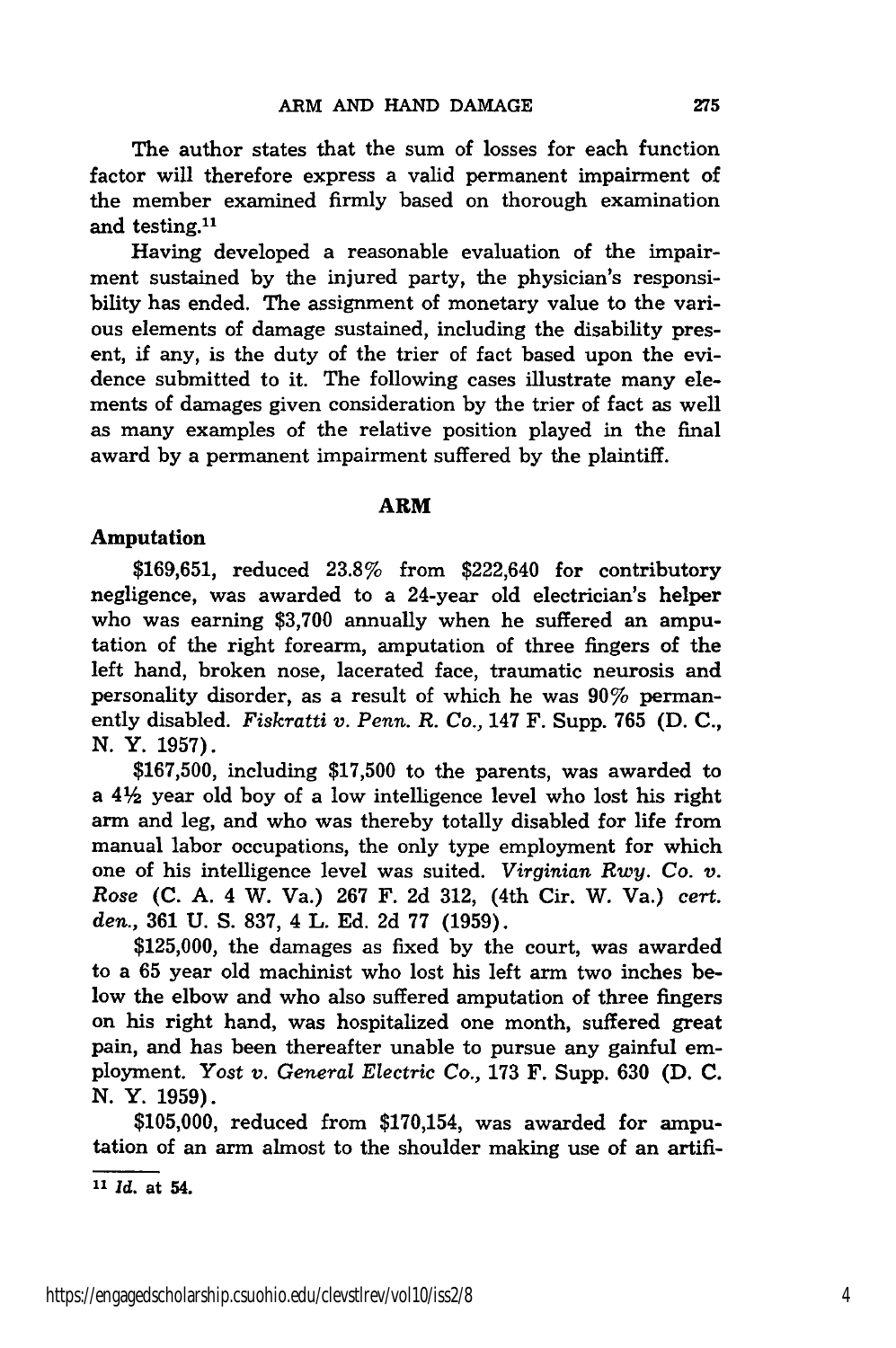cial arm impossible, where the injured party was a 30 year old brakeman earning \$450 monthly, and where there was atrophy of the chest and shoulder muscles, muscle spasm of the lower back, and a mild vertebra fracture. *Hallada v. Great Northern Rwy. Co.,* 244 Minn. 81, 69 N. W. 2d 673 (rehear. den. April 1955).

\$90,000 award held not excessive despite short hospitalization and low medical expenses, where a 44 year old common laborer with an intelligence quotient of 90, earning \$4,000-\$4,500 per year sustained injury resulting in the loss of his left arm 8 inches below the elbow, and where future expenses for replacement of prosthesis and medical service would total \$8,000. *Pischitto v. Waldron,* 147 Conn. 171, 158 A. 2d 168 (1960).

\$80,000 award not excessive where made to a 28-year old illiterate man, father of four children, for loss of one arm above the elbow, and where such injury disabled him from his previous employment as an oil field roustabout. *Phoenix Indemnity Ins. Co. v. Givens,* 263 F. 2d 858 (5th Cir. 1959).

\$74,500 award was not excessive where made to 3 year old boy who sustained injuries requiring amputation of his left arm near the shoulder, and whose medical expenses were \$1,000 and whose future medical and prosthesis expense would be at least \$8,000. *Sherman v. City of Seattle,* \_\_ Wash. 2d **\_-,** 356 P. 2d 316 (1960).

\$70,000 was awarded to a 48 year old man in previously good health for injuries resulting in the amputation of his arm 32 inches from the shoulder thereby making the use of an artificial arm impossible. *Eizermann v. Behm,* 9 Ill. App. 2d 263, 132 N. E. 2d 788 (1956).

\$53,984 was awarded to an electrical lineman who sustained electrical burns resulting in the amputation of his forearms and hands midway between the wrists and elbows. *Pierce v. U. S.,* 142 F. Supp. 721, *aff'd,* 235 F. 2d 466, (6th Cir. 1956).

\$35,000 held not excessive where awarded to a 43 year old farm laborer who suffered amputations of his left arm at the elbow and two fingers of his right hand, whose lost earnings were \$1,000-2,000 and whose medical expenses were \$784. *Von Tersch v. Ahrendsen,* --Ia. **\_\_,** 99 N. W. 2d 287 (1959).

\$30,000 award held proper where made to a 15 year old inmate of an insane asylum for injuries resulting in amputation of his arm between the shoulder and elbow, pain, suffering, and resultant loss of earnings. *Oliver v. State,* **17** Misc. 2d 1018, 186 **N.** Y. S. 2d 151 (1959).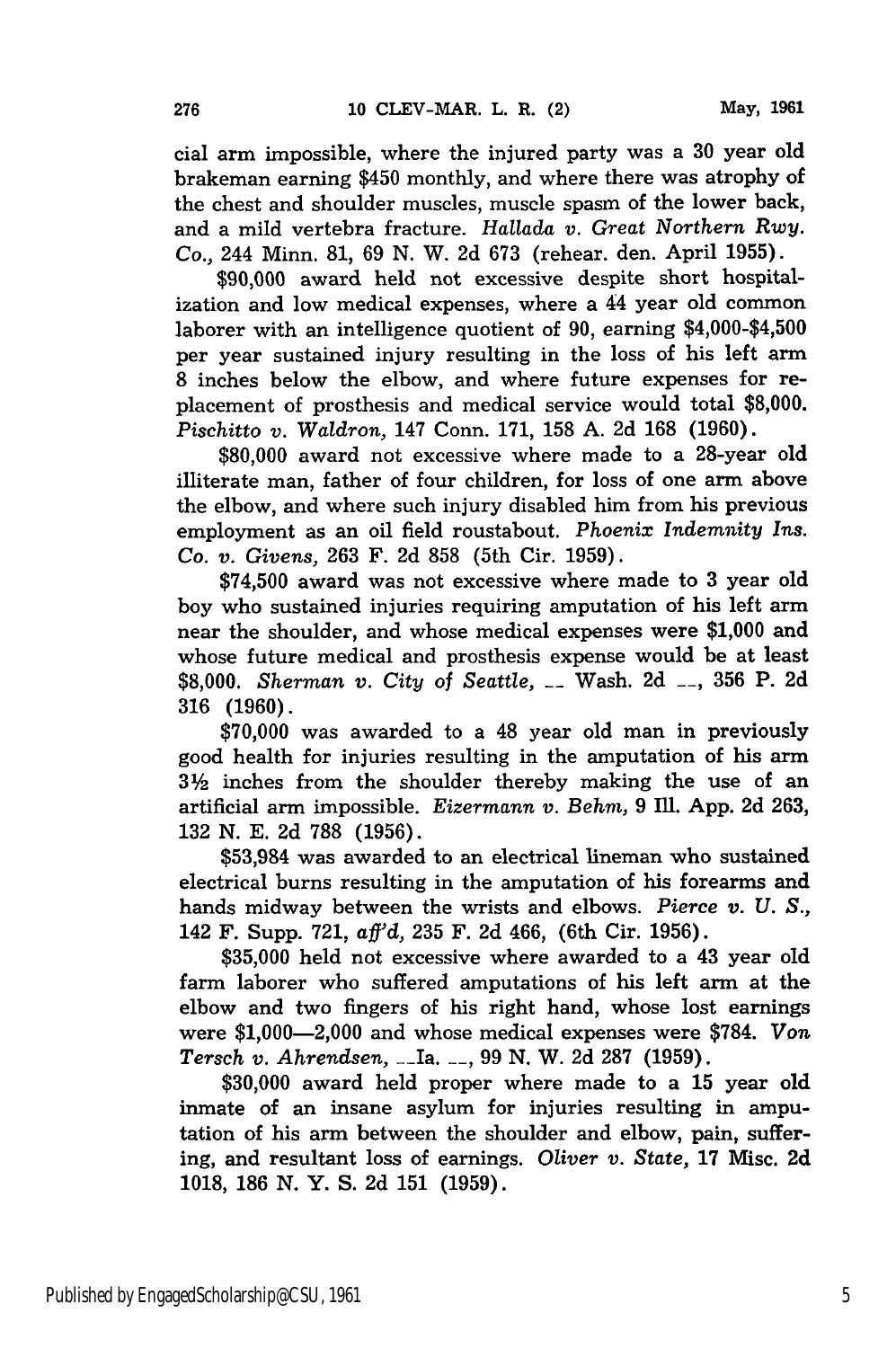\$35,000 awarded to a 24 year old farm and ranch worker with a life expectancy of 43 years for loss of his left arm, shoulder joint and muscles who incurred over \$1,900 medical and hospital expenses, was not excessive. *Pitman v. Baladez,* Tex. Civ. App., 304 S. W. 2d 601, (1957), *rev.'d other grounds,* 312 S. W. 2d 210.

# Permanent **Injury**

\$120,000 award was not excessive where **33** year old mother of two children suffered burns over 45% of her body with agonizing pain and resultant scarring and disfigurement which resulted in permanent impairment of movement of the joints at elbows, wrists, and fingers. *Spargur v. Dayton Power* and *Light,* 109 Ohio App. 37, 163 N. E. 2d 786 (1959).

\$98,482 award to a 69 year old building worker who sustained serious injury to his right elbow was held proper where injured party was unable to work since the accident and sustained an out of pocket loss of \$46,409. *McCallister v. New* York City *Housing Authority,* 24 Misc. 2d 270, 197 N. Y. S. 2d 337 (1959).

\$65,000 including \$19,000 for pain and suffering held not excessive where awarded to a 47 year old illiterate stevedore who suffered a comminuted fracture of the humerus, fractured ulnar styloid, laceration of the musclospiral nerve resulting in motion and sensory paralysis of the left arm and hand, and who was hospitalized 114 days, underwent extensive surgery three times, and was permanently disabled for lifting work. *Billini v. Refined Syrups and Sugars Inc.,* 156 N. Y. S. 2d 398 (Sup. Ct., 1956).

\$50,531 was not excessive where awarded to a 37 year old ironworker who sustained permanent injury to his left arm, and a fractured pelvis as a result of which he was disabled as a working unit 5-15%. *Chartier v. Winslow Crane Service, \_\_* Colo. **\_\_,** 350 P. 2d 1044 (1960).

\$45,000 was not excessive where awarded to a 38 year old man earning \$4,742 annually with a life expectancy of 30.91 years for injuries consisting of contusions of the body and chest, transverse fracture of the humerus and fracture of both bones of the lower left arm, resulting in a permanent disability of the left arm, and where out of pocket expenses incurred amounted to \$7,244. *Gist v. Allentown Wholesale Distributing Co.,* 398 P. 428, 158 A. 2d 777 (1960).

\$32,911 award to a 50-year old millwright who suffered injuries resulting in **30%** residual disability of his right arm, medi-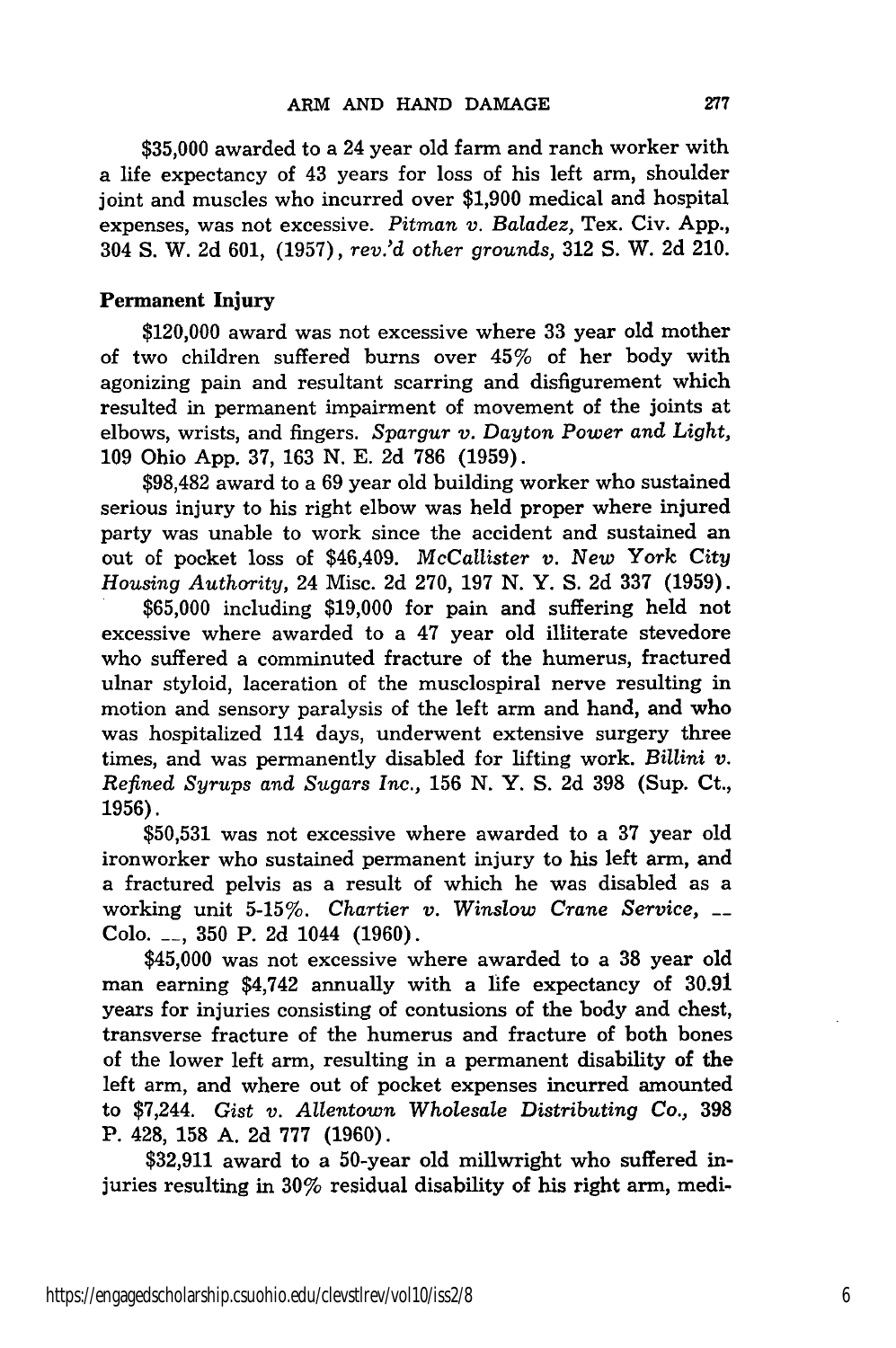cal, hospital and nursing expenses, **25** months lost wages, future loss of wages, impairment of earning power, and past, present, and future pain, suffering, and inconvenience was warranted **by** the evidence. San *Felice v. U. S.,* **162** F. Supp. **261 (D. C.** Pa. **1958).**

**\$30,000** award was made to a plaintiff who had sustained severe, extensive and permanent arm injuries which would cause a continued loss of future earnings, and who had sustained special damages of \$12,000. *Stuhlman v. New* York *City Omnibus Corp.,* **11** Misc. **2d 727, 178 N.** Y. **S. 2d 390 (1958).**

\$20,000 award held not excessive where made to active **70** year old restaurant proprietor for injuries consisting of fracture of right wrist with deformity in healing, fracture of left elbow with resulting traumatic arthritis and deformity of elbow joint, weakness in both hands, 60% limitation of motion of right arm and where medical expenses were **\$1,300** and salaries for additional restaurant help were **\$2,500.** *Hamilton v. Ross,* **305 S.** W. **2d 812** (Mo., **1957).**

\$18,431 awarded to **32** year old seaman consisting of **\$975** loss of wages, **\$5864** loss of earning capacity, **\$6,000** pain and suffering, **\$5,000** for permanent disability of left hand and **\$595** for medical expenses was proper where seaman suffered comminuted fracture of left radius, fracture of ulna, fracture of pelvis, with resulting **15** to 20% permanent disability of left hand which would prevent him from returning to sea in his former capacity as able seaman. *Perez v. Omnium Trader,* 174 F. Supp. **876, (D. C.** La. **1959).**

**\$16,000,** including **\$1,000** punitive damages, was awarded assault victim who suffered comminuted fracture right ulna, and fractured radius resulting in an obvious permanent deformity. *Tiberi v. Petrella,* **60 N. J.** Super. **513, 159 A. 2d** 439 **(1960).**

**\$13,100** awarded to 42-year old woman who suffered injury to her right hand, arm, and elbow with resulting atrophy and loss of function in two middle fingers, main nerve damage, and who would experience pain on lifting heavy objects for the rest of her life, was not excessive. *N. Y. C. & St. L. R. Co. v. Shriner,* **\_\_ Ind. App. -- ,** 154 **N. E. 2d** 394 **(1958),** *rev'd other grounds,* **158 N. E. 2d 157,** *rehearing denied,* **159 N. E. 2d** 574 **(1959).**

**\$13,000** award was not excessive where made to a 54-year old woman for arm injuries resulting in between 50-75% permanent disability of normal use of her right arm and hand so that the hand was held somewhat rigidly in a claw-like position,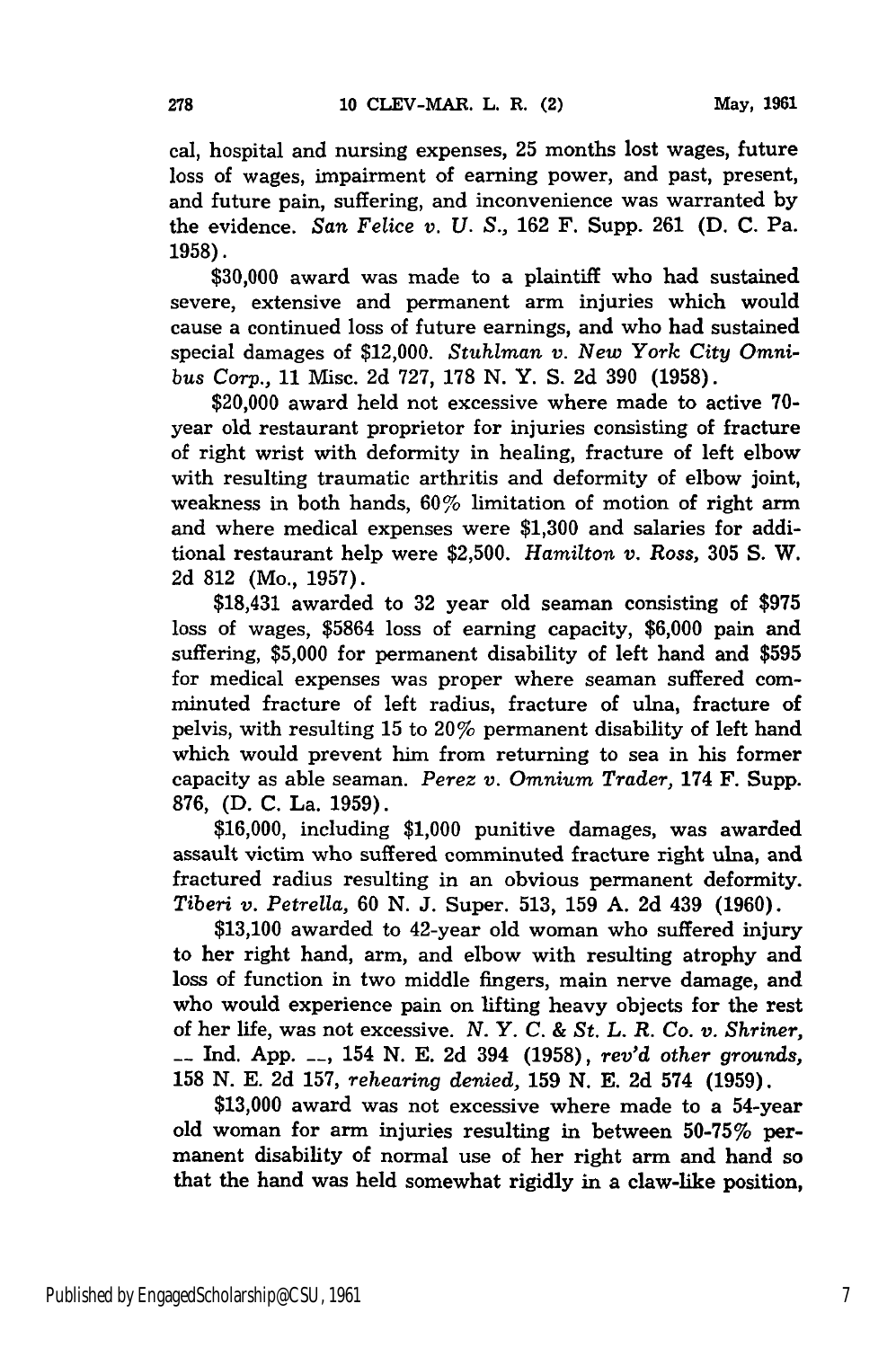there was loss of flexicon and abduction of fingers, and the skin of the hand was shiny. *Stafford v. Fred Wolferman Inc.,* 307 S. W. 2d 468, (Mo. 1957).

\$12,000, as reduced from \$17,000 when such award held excessive, was warranted where 69-year old woman fractured her elbow and sustained loss of motion of about 5 degrees in pronation and about 10 degrees in supination. *Mendelovits v. Petal Realty,* 4 A. D. 2d 871, 167 N. Y. S. 2d 328 (1957).

\$10,000 was not excessive where awarded to a housewife who sustained injuries resulting in a partial loss of supination of right hand and forearm, and where the injured party incurred medical expenses of \$804.50. *Normand v. Thomas Theatre Corp.,* 349 Mich. 50, 84 N. W. 2d 451 (1957).

\$10,000 award held proper where made to an infant for injuries sustained when struck by a large pane of glass, causing cuts on the forearms, requiring an operation, and causing permanent injury. *Smith v. Earl Douglas Hanson Inc.,* 9 Misc. 2d 244, 170 N. Y. S. 2d 866 (1957).

\$9,000 awarded to a 44 year old man who sustained injuries resulting in almost complete loss of use of left elbow, and a fracture and dislocation of his right wrist was not excessive. *Ellis v. Henderson,* 142 W. Va. 824, 98 S. E. 2d 719 (1957).

\$8,500 was not excessive where awarded for injuries consisting of eight broken ribs, crushed chest, and a fractured elbow which was permanently injured to such an extent that it was still being treated six years after the accident. *Meir v. Holt,* 347 Mich. 430, 80 N. W. 2d 207 (1956).

\$8,000 awarded to a young married woman for injuries consisting of a compound fracture of the arm, with substantial loss of soft tissue, fractured shoulder blade, and facial lacerations, was not excessive. *Hightower v. Dr. Pepper Bottling Co.,* 117 So. 2d 642 (La. App. 1960).

\$8,000 was awarded to housewife who suffered comminuted fracture of bone in right forearm whereby she permanently lost a percentage of mobility in various directions, was unable to do all of her own housework or typewrite or play piano with facility; and such award was held justified by the evidence. *Peets v. U. S.,* 165 F. Supp. 177 (D. C. Cal. 1958).

\$5,140 award was held not excessive where made to a woman who suffered two broken ribs and a fractured right arm which became permanently shortened. *Adams v. Feck,* 303 S. W. 2d (Ky. App. 1957).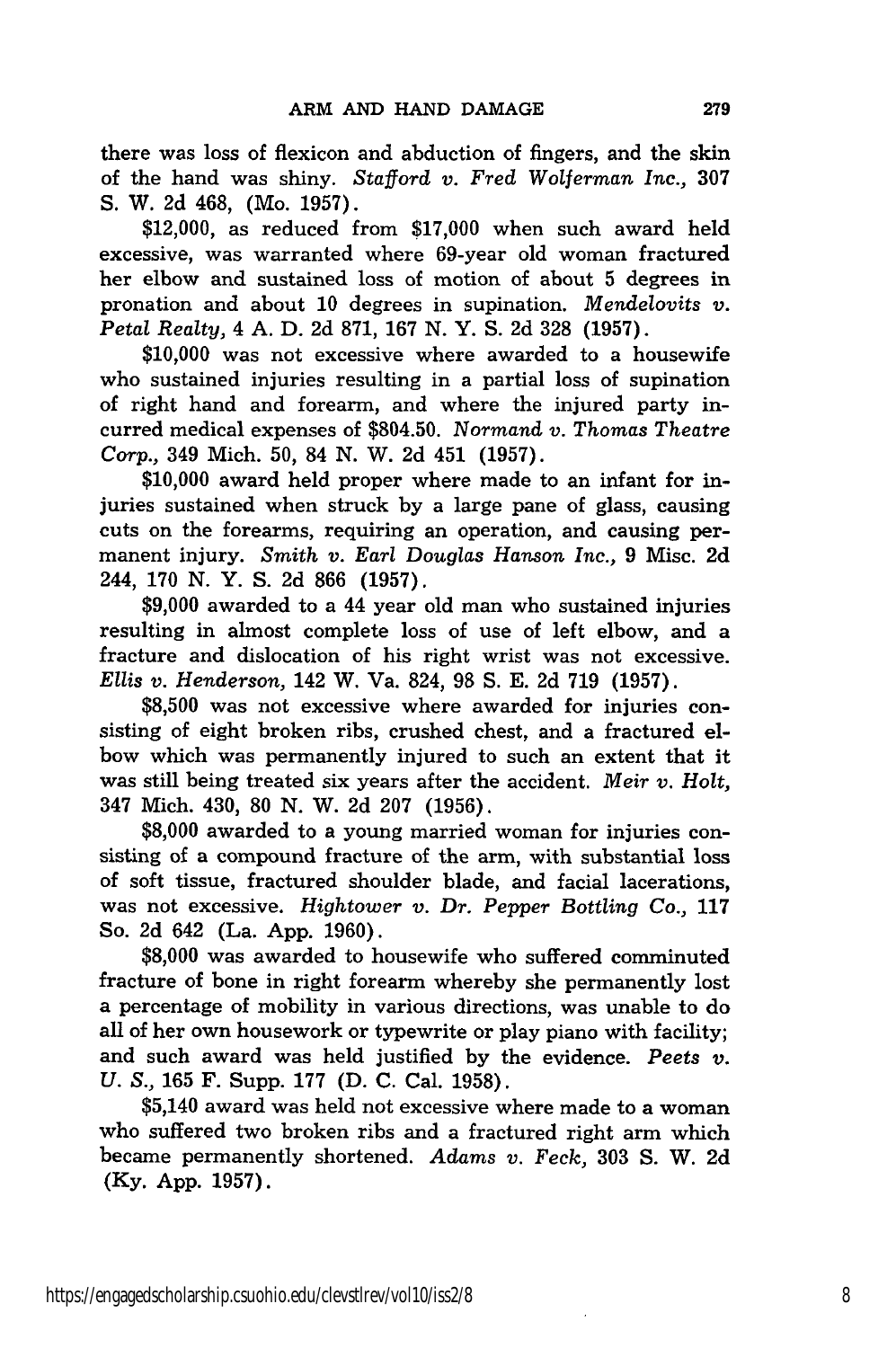\$4,500 was awarded to a man who sustained fracture of left radius and ulna, spent six weeks in a cast with some atrophy and loss of power of left hand, and an approximate 25% restriction of wrist motion, and who incurred hospital bill of \$69.25. *Ortiz-Ortiz v. Carroll Transport Inc.,* 193 N. Y. S. 2d 803 (Sup. Ct. 1959).

\$3,500, as reduced from \$7,500, was awarded to plaintiff who sustained fracture of ulna and a hairline fracture of styloid which required the wearing of a cast for  $2\frac{1}{2}$  months, and resulted in some pain and restriction of movement of the wrist some 16 months after accident. *Pierson v. Hartford Accident & Indemnity Co.,* 107 So. 2d 465 (La. App. 1958).

\$3,000, as reduced from \$3,750, was awarded to a woman for a crushing and punching injury to her right arm which required several operations for removal of blood clots and caused bursitis, pain and suffering for a long period and resulted in some degree of disability. *Yarberry v. Shreveport Rwy.,* 117 So. 2d 637, (La. App. 1960).

\$2,895 awarded to state hospital patient who suffered an impacted fracture of the humerus with a resultant 25% permanent disability; the amount of the award was fixed by the court. *White v. State,* 18 Misc. 2d 441, 188 N. Y. S. 2d 865 (1959).

\$2,000 was awarded to husband of injured woman for loss of services inasmuch as comminuted fracture of right humerus sustained by woman prevented her from performing normal household duties for a long time after the accident. *Gish v. City of Los Angeles,* 5 Cal. Rptr. 65 **(\_\_** Cal. App. 2d **\_\_** 1959).

\$1,500 award for right arm injury affirmed where it appeared that, more than two years after the accident, injured party still suffered pain. *Bourgeois v. Fidelity and Casuality Co. of New York,* 102 So. 2d 532 (La. App. 1958).

# Temporary Injury

**\$10,500,** as reduced from \$20,000, was awarded to construction worker who became ill after receiving tetanus anti-toxin injection where the injection appeared to be but one cause of plaintiff's inability to flex fingers, and where such condition had not materially interfered with his work as a plumber nor substantially reduced the use of his hands. *Gorlin v. Master* Contracting Co., **15** Misc. 2d 1, 180 N. Y. S. 2d 84 (1958).

 $$9,500$  was awarded to  $4\frac{1}{2}$  year old boy for shotgun wounds in left wrist, arm, and abdomen where court held original award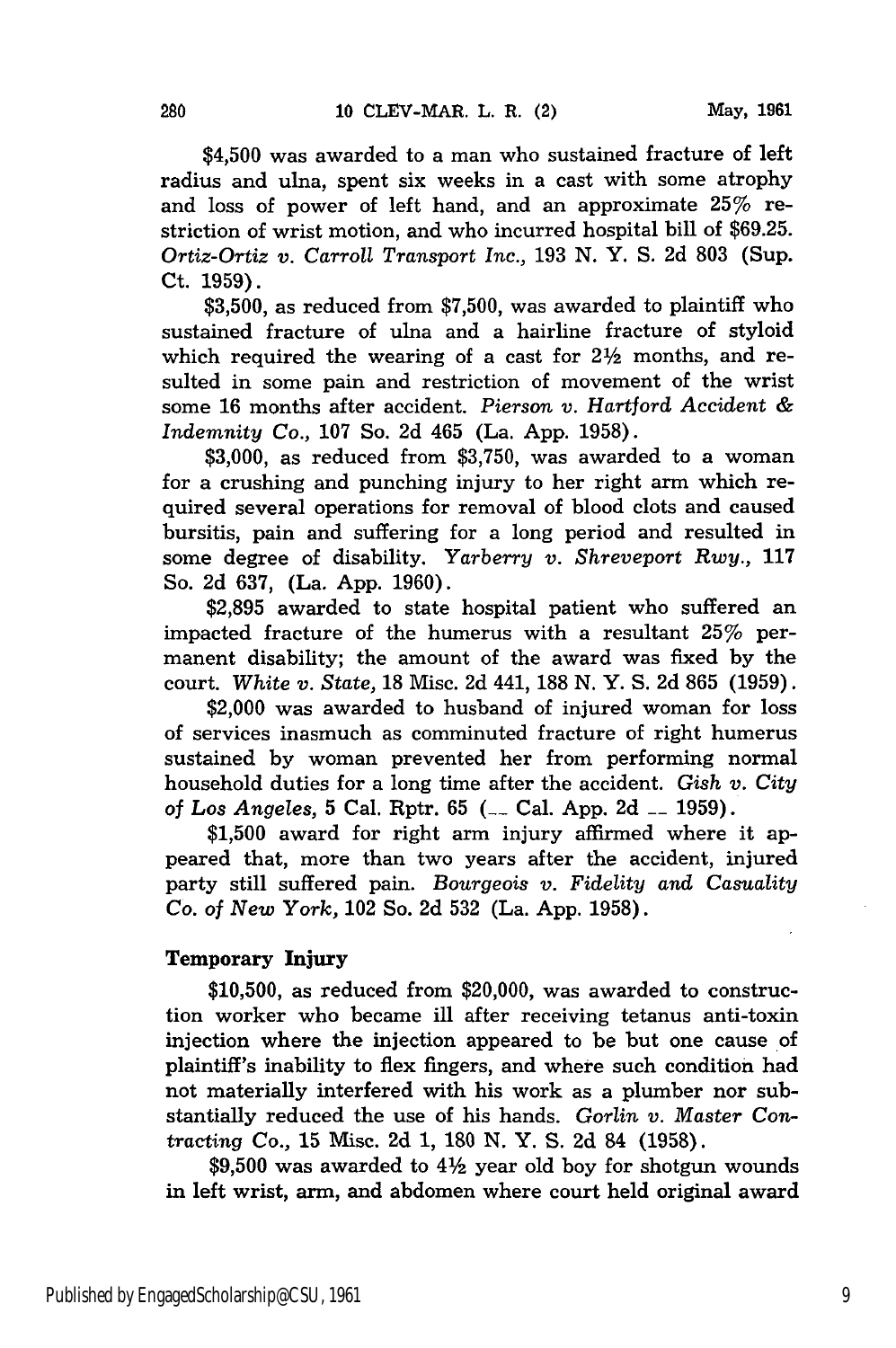of **\$19,000** to be excessive. *Reiswerg v. Martinez,* 299 S. W. 2d 388 (Tex. Civ. App. 1957).

\$8,833 award held neither excessive nor inadequate where made to 27 year old mother of three children who sustained compound fracture of left arm, and was thereafter unable to do her housework, or lift the children, and where an operation would be required to restore the arm to good condition. *Zachary v. U. S. Fidelity,* 116 So. 2d 167 (La. App. 1959).

\$7,500 was awarded to woman who lost six months work due to having sustained a fracture of distal end of right radius and ulna, lip laceration and injury to right shoulder and neck. *Dienner v. Flanell,* 6 A. D. 2d 1028, 178 N. Y. S. 2d 252 (1958).

\$2,250 award was warranted by evidence where housewife fractured her arm and was incapacitated about four weeks but suffered no residual effect from injury. *Desmond v. State, 4* Misc. 2d 6, 158 N. Y. S. 2d 146, (1956).

\$1,481 consisting of \$169 medical and hospital expenses, \$812 lost wages, and \$500 pain and suffering was awarded to plaintiff who sustained broken arm as result of a fall. *Mahoney v. U. S.,* 180 F. Supp. 310 (D. C. Ky. 1960).

\$1205 awarded for fracture of elbow was proper where plaintiff regained full use of arm. *Clohessy v. State,* 11 Misc. 2d 952, 173 N. Y. S. 2d 835 (1958).

\$381 was so inadequate as to require a new trial where awarded for injury to ulnar nerve requiring surgery, rupture of muscle in elbow causing  $\frac{3}{4}$  of an inch play in forearm, low back injury and a temporary partial disability for about a year. *Lanegan v. Crawford,* 49 Wash. 2d 562, 304 P. 2d 953 (1956).

## **HAND**

### **Amputation**

**\$68,500** held not excessive where awarded to railroad laborer with 16-year life expectancy earning **\$250** monthly who sustained injuries resulting in loss of three fingers and injuries to the hand so severe as to require amputation. *Pavara v. Atchison T. and S. F. Rwy. Co.,* **61 N.** M. 314, **299** P. **2d 1090 (1956).**

# **Permanent Injury**

**\$80,000,** as reduced from **\$100,000** at trial, was awarded to welder who sustained fractured hand leaving substantial disability for former climbing and skilled work and such verdict did not indicate bias; however, reversed on possible prejudicial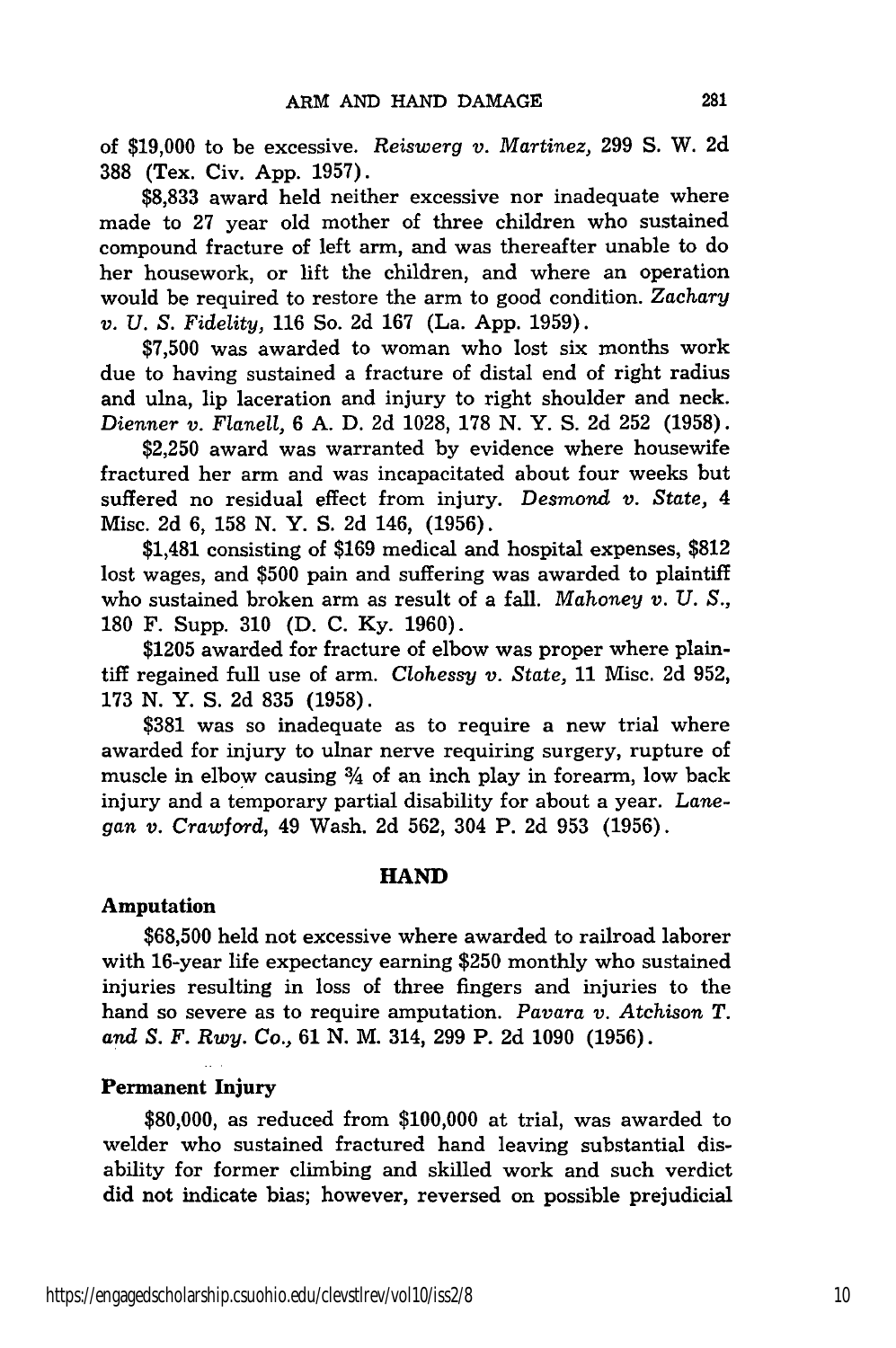effect of improper blackboard presentation. *Cross v. Robert E. Lamb* Co., 60 N. J. Super. 53, 158 A. 2d 359 (1960), aff'd, 32 N. J. 350, **160** A. 2d 350 (1960).

\$25,913 not excessive where awarded to oil field "roughneck" for crushed right hand resulting in a permanent disability to the hand of 30 to 35% where the award included \$1600 loss of wages, \$446 hospital expenses, and \$162 medical expenses. *Rocky Mountain Trucking* Co. v. Taylor, 79 Wyo. 461, 335 P. 2d 448 (1959).

\$25,000 award to semi-skilled laborer as a result of injury to his right hand was warranted when the evidence as to the nature of the injury, the effect of the injury on his ability to work again as a laborer, and his life expectancy and earnings was considered. *Smith v. Illinois* Valley *Ice Cream Co.,* 20 Ill. App. 2d 312, 156 N. E. 2d 361 (1959).

\$19,000 held not excessive where awarded to woman business machine operator who suffered injury to ulnar nerve in left hand and fractured sacrum, which interfered with her work and possibility for advancement and was accompanied by residual pain with only a 50-50 chance for improvement through surgery. Taylor *v. Pacific Container Co.,* 148 Cal. App. 2d 505, **306** P. 2d 1049 (1957).

\$15,500 was not excessive where awarded to a man who had previously lost his left arm and now sustained an injury resulting in partial permanent disability of right wrist and hand, and who continued to be employed in supervisory capacity by agency of Federal Government at \$3700 annually. *Leisure v. J. A. Bruening Co.,* 315 S. W. 2d 705 (Mo. 1958).

\$15,000 award was warranted by evidence where railroad car helper in repair yard sustained severe injury to hand and arm and endured excruciating pain for several days thereafter and considerable pain while in splints, and lost three months wages and suffered considerable impairment of earning capacity due to permanent weakness in forearm, wrist and hand, and would be subjected to future pain and suffering. *Missouri Pacific Rwy.* Co. *v. Prejean,* 307 S. W. 2d 284 (Tex. Civ. App., 1957).

\$15,000 damages fixed by court where 6-year old girl sustained injury resulting in tendonitis of hand requiring longtime therapy and surgery leaving a 25% permanent disability after these corrective treatments. *Trueman v. U. S.,* 180 F. Supp. 172 **(D. C.** La. **1960).**

\$9000 was awarded to a dentist who sustained various injuries and contusions with the result that he sustained residual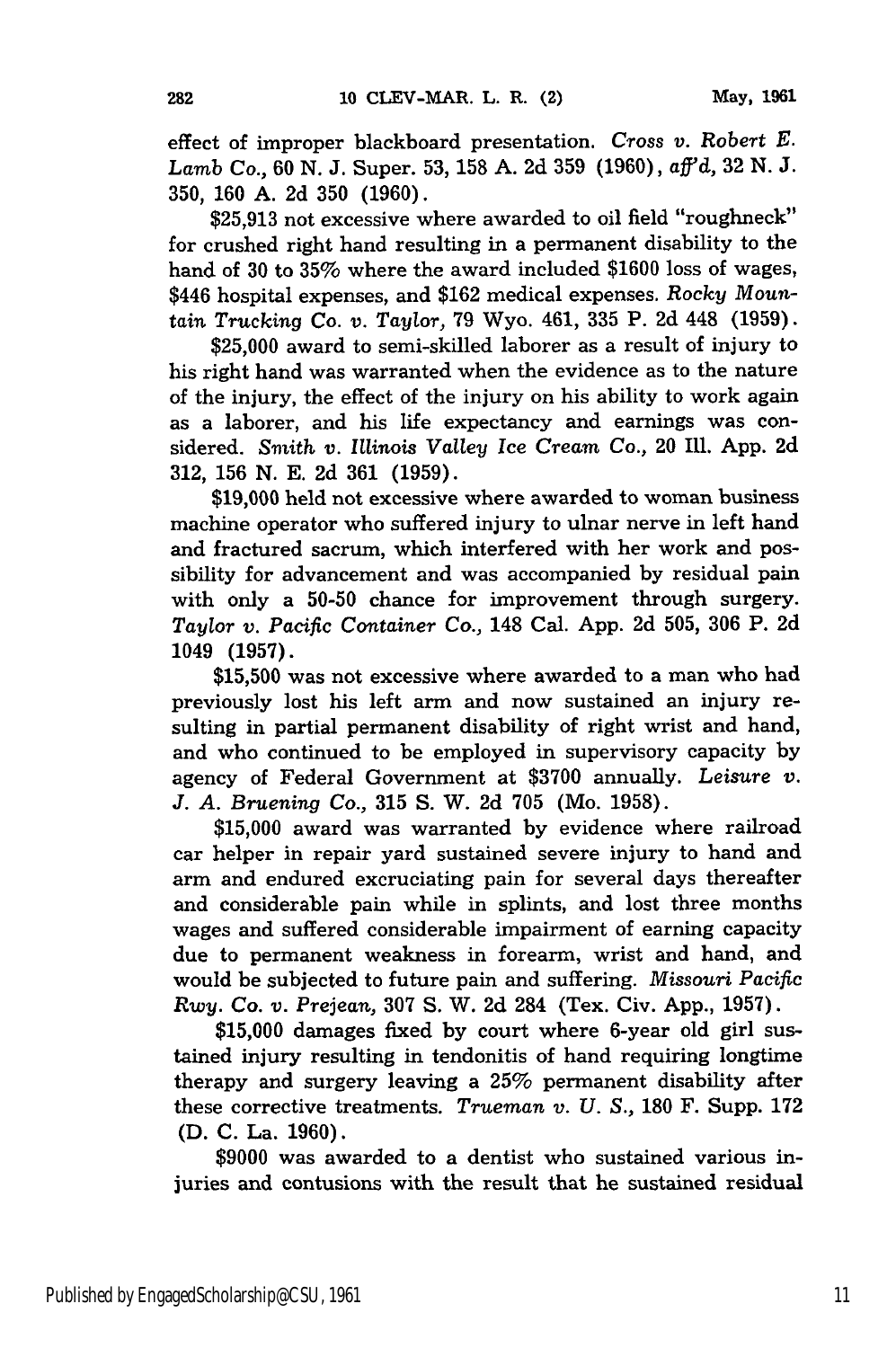damage to his hand and did not have full use of it, such award to compensate for the injury, and past, present, and future pain and suffering. *Arno v. State,* 20 Misc. 2d 995, 195 N. Y. S. 2d 924 (1960).

\$7500 award was made to a child for permanent numbness in his left hand which resulted from multiple puncture wounds and nerve damage. *Parrott v. U. S.,* **181** F. Supp. 425 (D. C. Cal. 1960).

\$3500 award held not excessive where made to a 17-year old boy whose right hand was crushed between tailgate of truck and building resulting in comminuted fracture and emulsion of soft tissue of hand, scars, some permanent injury, and soreness and stiffness of thumb. *Conley v. Berberich,* 300 S. W. 2d 844 (Mo. App. 1957).

\$2721 held not excessive where awarded to a woman boarding bus who sustained injury to right hand which resulted in permanent impairment of her earning capacity, and required surgery, and treatment for one year and nine months. *Rocray v. Pasadena City Lines Inc.,* 159 Cal. App. 2d 265, 323 P. 2d 722 (1958).

#### **FINGERS**

#### **Amputation**

**\$32,000** award held not excessive where made to seaman machinist with 37-year life expectancy for injuries resulting in loss of thumb and index finger causing **75%** loss of use of left hand. *Hudgins v. Gregory,* 219 F. 2d 255 (4th Cir. 1955).

\$15,000 was not excessive where awarded to a 58-year old auto mechanic who sustained numerous fractures of bones in right hand and amputation of fingers resulting in a disability for former work and who sustained loss of wages of \$7400. *Fletcher v. Kemp,* 327 S. W. 2d 178 (Mo. 1959).

\$12,000 awarded to 20-year old skilled workman earning \$4 per hour, for injuries resulting in loss of forefinger, next finger permanently bent, and little finger numb was not excessive where such injuries caused a 40% loss of usefulness of the left hand and where use of both hands was required in the course of employment. *Bramlett v. Watts,* 229 Ark. 331, 314 S. W. 2d 490 (1958).

\$5,035 where awarded to 33-year old man who lost end of second index finger and who suffered discomfort in finger,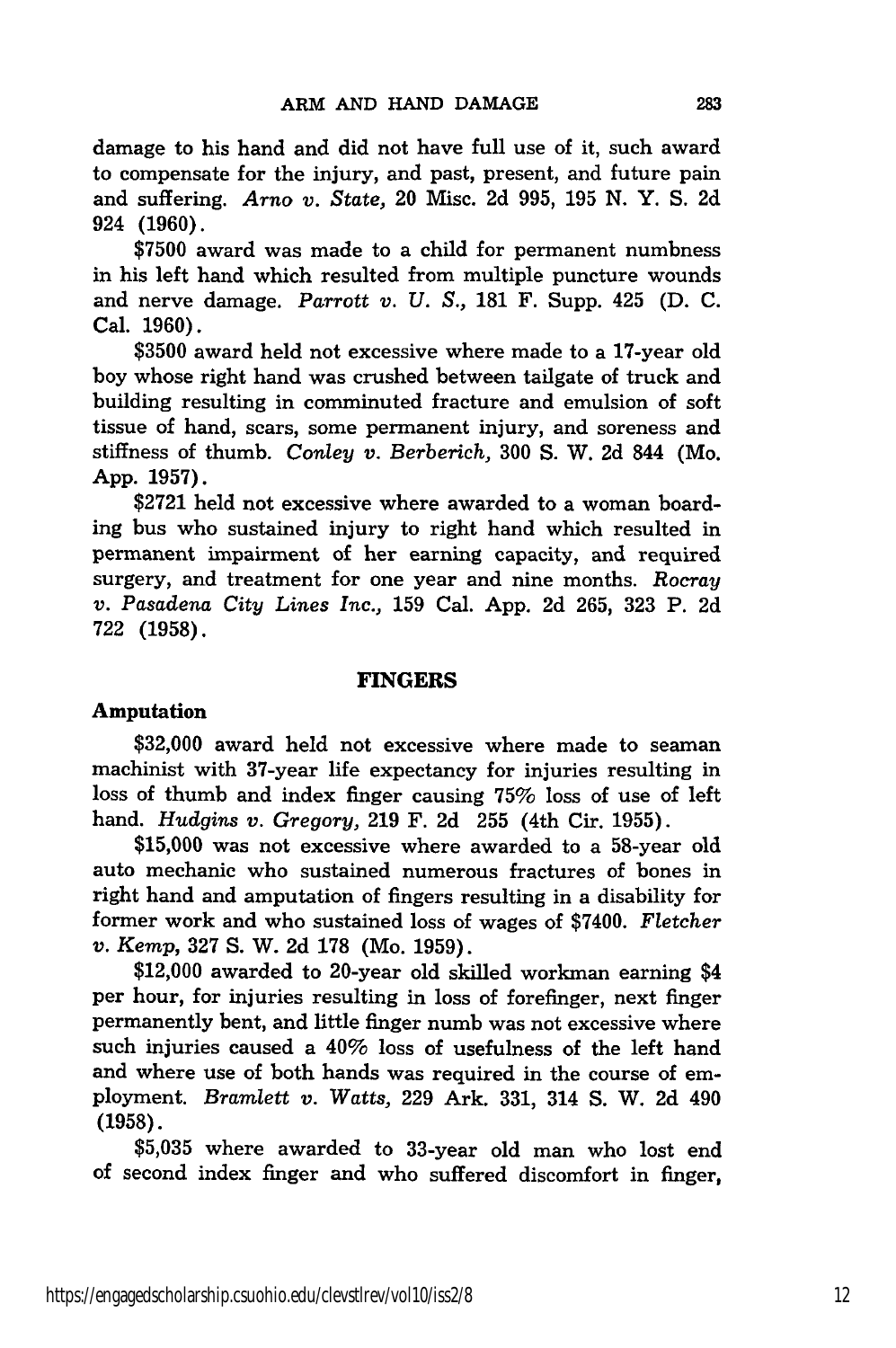hand and wrist and lost 50% of use of his fingers was not excessive where it was shown that salary declined from \$2700 to \$1600 annually after accident. *W. E. Grace Mfg. Co. v. Arp,* 311 S. W. 2d 278 (Tex. Civ. App. 1958).

\$3500 award was made to a seaman who sustained injury which resulted in amputation of the ring finger at the distal inter phalangeal joint incapacitating him for duty for two months, and for pain, suffering, loss of wages, and permanent injury. *Maniatis v. The Archipelago,* 159 F. Supp. 245 (D. C. Va. 1958).

\$3500 was awarded to a woman who suffered amputation of her thumb when a heavy steel door slammed shut on it, such award to compensate for special damages, pain and suffering, and permanent disability. *Hovis v. P. and G. Boat Store,* 183 F. Supp. 810 (D. C. Mo. 1960).

\$2000 award held not excessive where made for injury requiring amputation at first joint of ring finger of left hand sustained while plaintiff was assisting defendant's son in operating a power saw. *Jones v. Izzo,* 21 Conn. Super. 28, 143 A. 2d 460 **(1958).**

## Permanent Injury

284

\$12,000 award held not excessive where made to 66-year old woman who supported invalid husband and family **by** housework earning **\$30** per week, and who suffered fracture of three fingers which disabled her from employment. *New York, Chicago, and St. L. R. Co. v. Henderson,* **237 Ind.** 456, 146 **N. E. 2d 531 (1957),** *rehearing den.,* 147 **N. E. 2d 237 (1958).**

**\$6737** damages fixed **by** court where 52-year old bus driver sustained neck injury requiring therapy, and a fracture of little finger which was permanently stiffened, and where property damage was \$100 and loss of earnings was **\$2637.** *D'Amico v. Resnik,* 22 Misc. 2d 545, 197 N. Y. S. 2d 826 (1960).

\$6000 was awarded to an 18-year old girl who suffered an oblique fracture of proximal phalanx of left index finger which required cast and splint 8 weeks, treatment for 3 years thereafter leaving a permanent injury so that typewriting was possible only to a limited extent. *Corsaro v. Lustig,* 196 N. Y. S. 2d 797 (City Ct. 1960).

\$3043 award including \$543 special damages held not excessive where made to an elderly woman who sustained a crushed thumb which was thereafter permanently stiff and pain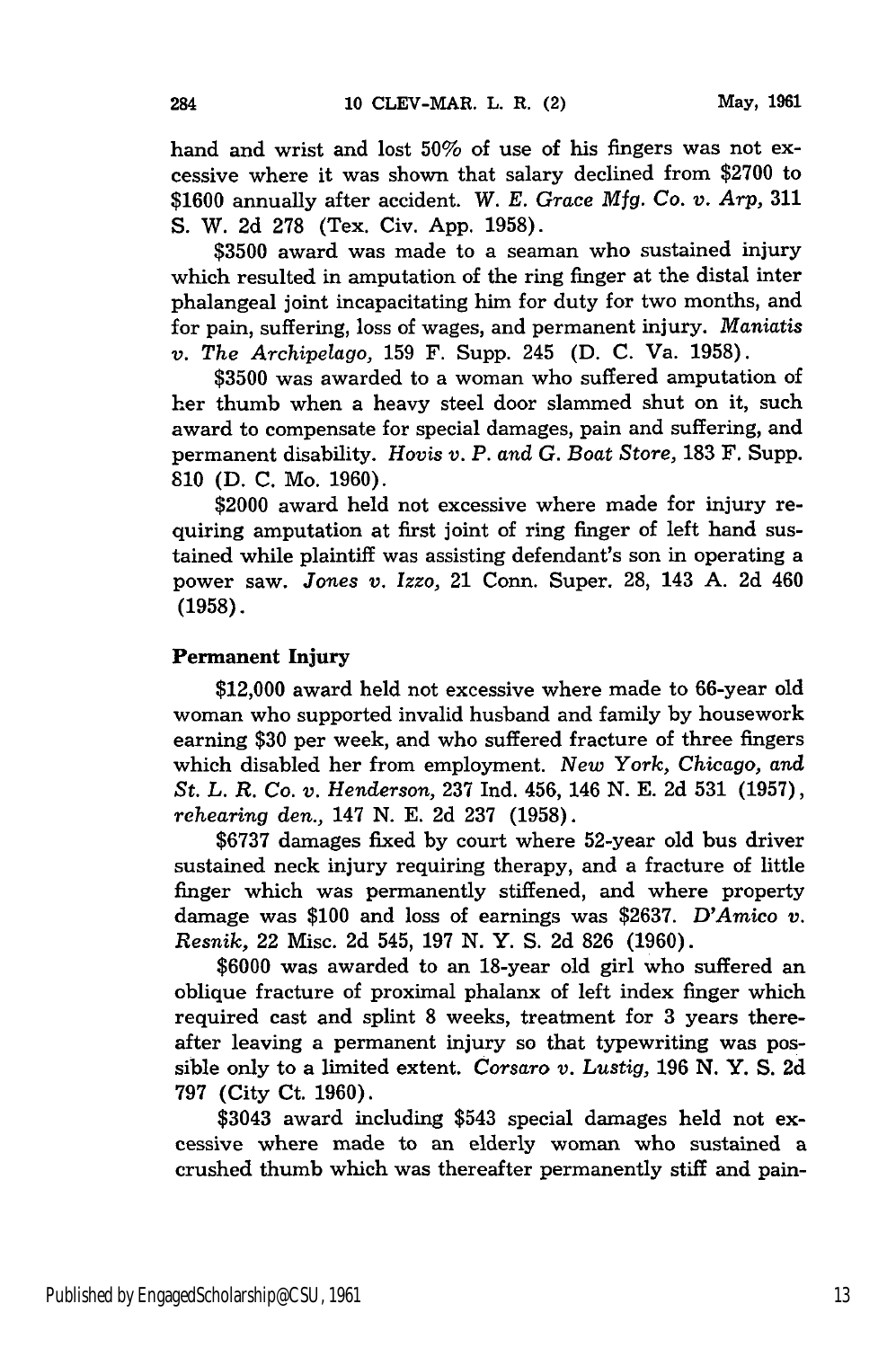ful and interfered with plaintiff's use of crutches. Stallard *v. Witherspoon,* 306 S. W. 2d 299 (Ky. 1957).

#### WRIST

#### Permanent Injury

\$45,000 award held not excessive where made to electrician with 20-year life expectancy earning \$110 weekly who sustained fractures of both wrists which permanently disabled him from his former occupation. *Atherly v. MacDonald, Young, and Nelson Inc.,* 142 Cal. App. 2d 575, 298 P. 2d 700 (1956).

\$30,000 award made under F. E. L. A. to 51-year old boilermaker whose earnings were about \$375 monthly who sustained a 50% permanent disability in the use of his right wrist resulting in permanent impairment of his earning capacity was not the result of passion and prejudice and would not be set aside. *Southern Rwy. Co. v. Stallings,* 268 Ala. 463, 107 So. 2d 873 (1958).

\$22,300 held not excessive where made to a longshoreman for permanent injuries to right wrist which were so severe so as to cause continued loss of time and which resulted in pain and suffering which would probably continue for an indefinite period. *Johnson Line v. Maloney,* 243 F. **2d** 293 (9th Cir. 1957).

\$17,500 was awarded to 20-year old soldier who sustained injuries resulting in a 20% permanent partial disability of his left wrist and who, before entering the service, earned **\$75** per week. *Caudill v. Victory Carriers Inc.,* 149 F. Supp. 11 **(D. C.** Va. 1957).

\$8000, including \$2600 special damages, was awarded to a waitress with an 18 year life expectancy earning \$60 weekly for injuries resulting in a permanent separation of bones at the wrist which interfered with her work. *Wolfe v. Mendel,* 165 Neb. 16, 84 N. W. **2d** 109 (1957).

\$4131, including \$131 for medical expenses, was awarded to a 56-year old woman who sustained a multiple wrist fracture resulting in a slight deformity and a 10% residual disability. *Toppi v. Arbour,* 119 So. **2d** 621 (La. **App.** 1960).

# Temporary Injury

\$5283 was not excessive where awarded to a farm worker for compound fracture of the left wrist. *Anderson v. Gorza,* 311 S. W. 2d 910 (Tex. Civ. App., 1958).